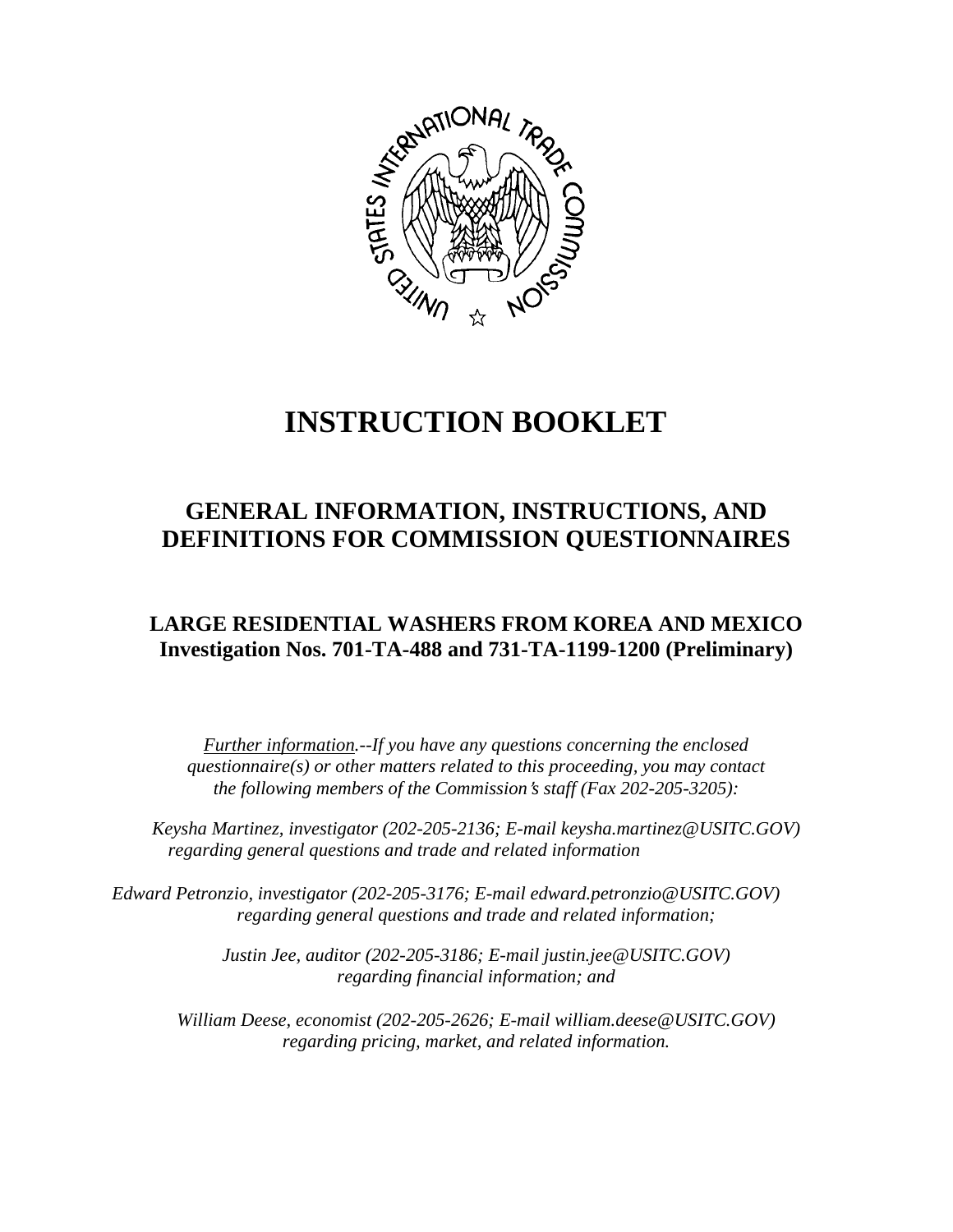#### **GENERAL INFORMATION**

**Background.**--This proceeding was instituted in response to a petition filed on December 30, 2011 by Whirlpool Corporation, Benton Harbor, MI. Countervailing and antidumping duties may be assessed on the subject imports as a result of this proceeding if the Commission makes an affirmative determination of injury, threat, or material retardation, and if the U.S. Department of Commerce makes an affirmative determination of subsidization and/or dumping.

Questionnaires and other information pertinent to this proceeding are available at http://www.usitc.gov/trade\_remedy/731\_ad\_701\_cvd/investigations/2011/washers/prelimphase.ht m.

Address all correspondence to the United States International Trade Commission, Washington, DC 20436. Hearing-impaired individuals can obtain information regarding this proceeding via the Commission's TDD terminal (202-205-1810).

*Due date of questionnaire(s)*.--Please submit the completed questionnaire(s) to the United States International Trade Commission so as to be received by no later than **January 13, 2012**. Because Commission staff might contact you with questions during the course of the proceeding, save the final version of the document(s) and retain all files and worksheets associated with the completed questionnaire(s). Please also retain a copy of any paper original document that you submit.

*Service of questionnaire response(s)*.--In the event that your firm is a party to this proceeding, you are required to serve a copy of the questionnaire(s), once completed, on parties to the proceeding that are subject to administrative protective order (see 19 CFR  $\S 207.7$ ). A list of such parties is maintained by the Commission's Secretary and may be obtained by calling 202-205-1803. A certificate of service must accompany the copy of the completed questionnaire(s) you submit (see 19 CFR § 207.7).

*Confidentiality*.--The commercial and financial data furnished in response to the enclosed questionnaire(s) that reveal the individual operations of your firm will be treated as confidential by the Commission to the extent that such data are not otherwise available to the public and will not be disclosed except as may be required by law (see  $19$  U.S.C.  $\S$  1677f). Such confidential information will not be published in a manner that will reveal the individual operations of your firm; however, nonnumerical characterizations of numerical business proprietary information (such as discussion of trends) will be treated as confidential business information only at the request of the submitter for good cause shown.

*Verification***.--The information submitted in the enclosed questionnaire(s) is subject to audit and verification by the Commission. To facilitate possible verification of data, please keep all of your files, worksheets, and supporting documents used in the preparation of the questionnaire response(s).**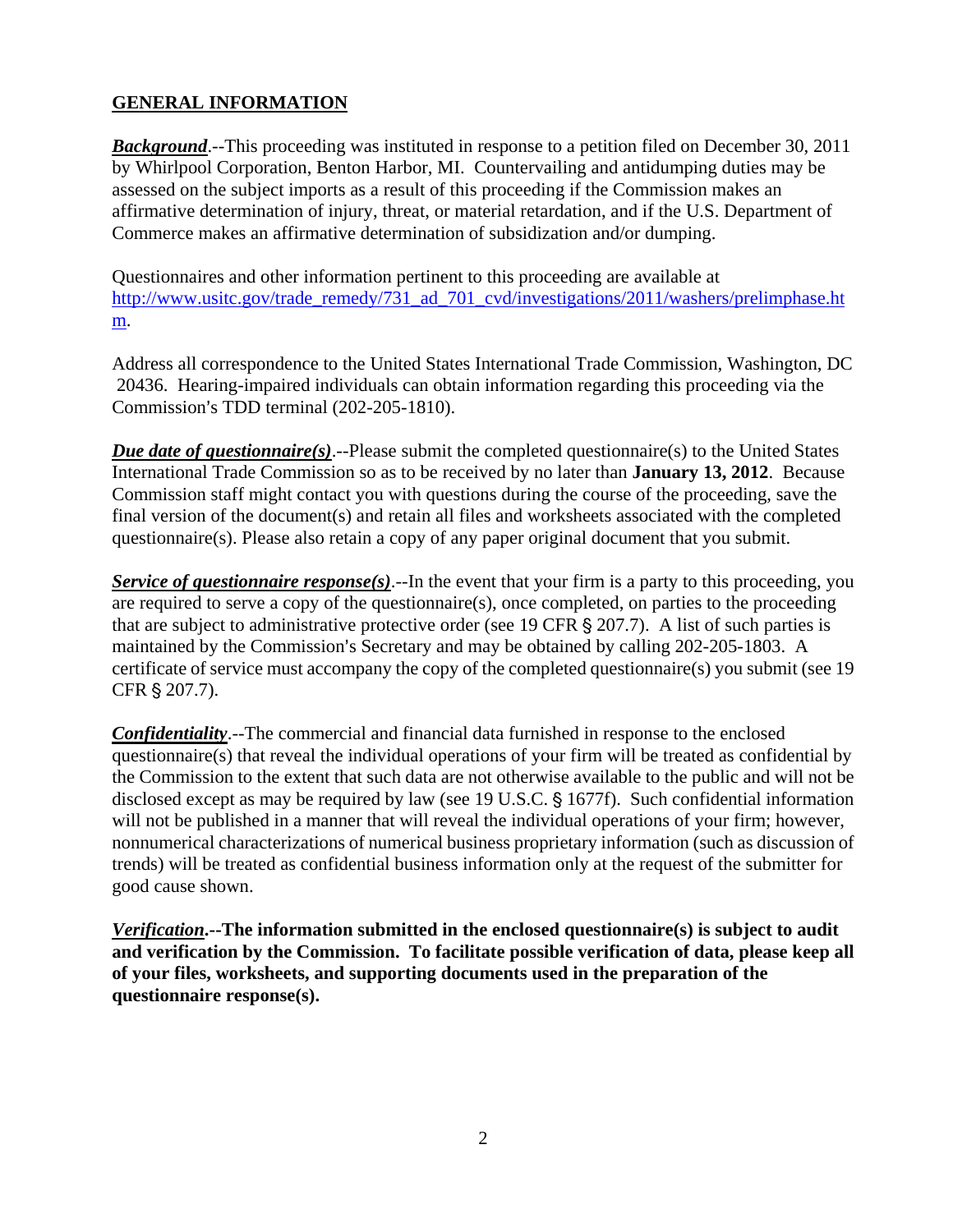#### **GENERAL INFORMATION--***Continued*

*Release of information*.--The information provided by your firm in response to the questionnaire(s), as well as any other business proprietary information submitted by your firm to the Commission in connection with this proceeding, may become subject to, and released under, the administrative protective order provisions of the Tariff Act of 1930 (19 U.S.C. § 1677f) and section 207.7 of the Commission's Rules of Practice and Procedure (19 CFR § 207.7). This means that certain lawyers and other authorized individuals may temporarily be given access to the information for use in connection with this proceeding or other import-injury proceedings conducted by the Commission on the same or similar merchandise; those individuals would be subject to severe penalties if the information were divulged to unauthorized individuals. In addition, if your firm is a U.S. producer, the information you provide on your production and imports of large residential washers and your responses to the questions in Part I of the producer questionnaire will be provided to the U.S. Department of Commerce, upon its request, for use in connection with (and only in connection with) its requirement pursuant to sections  $702(c)(4)$  and  $732(c)(4)$  of the Act (19 U.S.C. § 1671a(c)(4) and  $1673a(c)(4)$ ) to make a determination concerning the extent of industry support for the petition requesting this proceeding. Any information provided to Commerce will be transmitted under the confidentiality and release guidelines set forth above. Your response to these questions constitutes your consent that such information be provided to Commerce under the conditions described above.

#### **INSTRUCTIONS**

*Answer all questions*.--Do not leave any question or section blank unless a questionnaire expressly directs you to skip over certain questions or sections. If the answer to any question is "none," write "none." If information is not readily available from your records in exactly the form requested, **furnish carefully prepared estimates.** Answers to questions and any necessary comments or explanations should be supplied in the space provided or on separate sheets attached to the appropriate page of the questionnaire(s). If your firm is completing more than one questionnaire in connection with this proceeding (i.e., a producer, importer, and/or purchaser questionnaire), you need not respond to duplicated questions in the questionnaires. Questionnaires may be filed either electronically or in paper form.

*Consolidate all U.S. establishments*.--Report the requested data for your establishment(s) located in the United States. **Firms operating more than one establishment should combine the data for all establishments into a single report.**

*Electronic completion***.--**Your firm is encouraged to complete the questionnaire electronically in MS Word format. The MS Word versions of all the questionnaires in this proceeding are available online at the ITC web page or may be obtained directly from the Commission's Investigators, **Keysha Martinez** (keysha.martinez@usitc.gov**,** or **202-205-2136**) or **Edward Petronzio** (edward.petronzio@usitc.gov, or **202-205-3176**).

*Electronic submission***.--**To the degree that it is possible and not overly burdensome, the Commission requests that responding firms submit their questionnaire responses electronically in MS Word format. The submission of questionnaire responses in the MS Word format allows the Commission to compile, assess, and analyze submitted data more promptly. There are three electronic submissions options detailed below. Paper submissions are also accepted.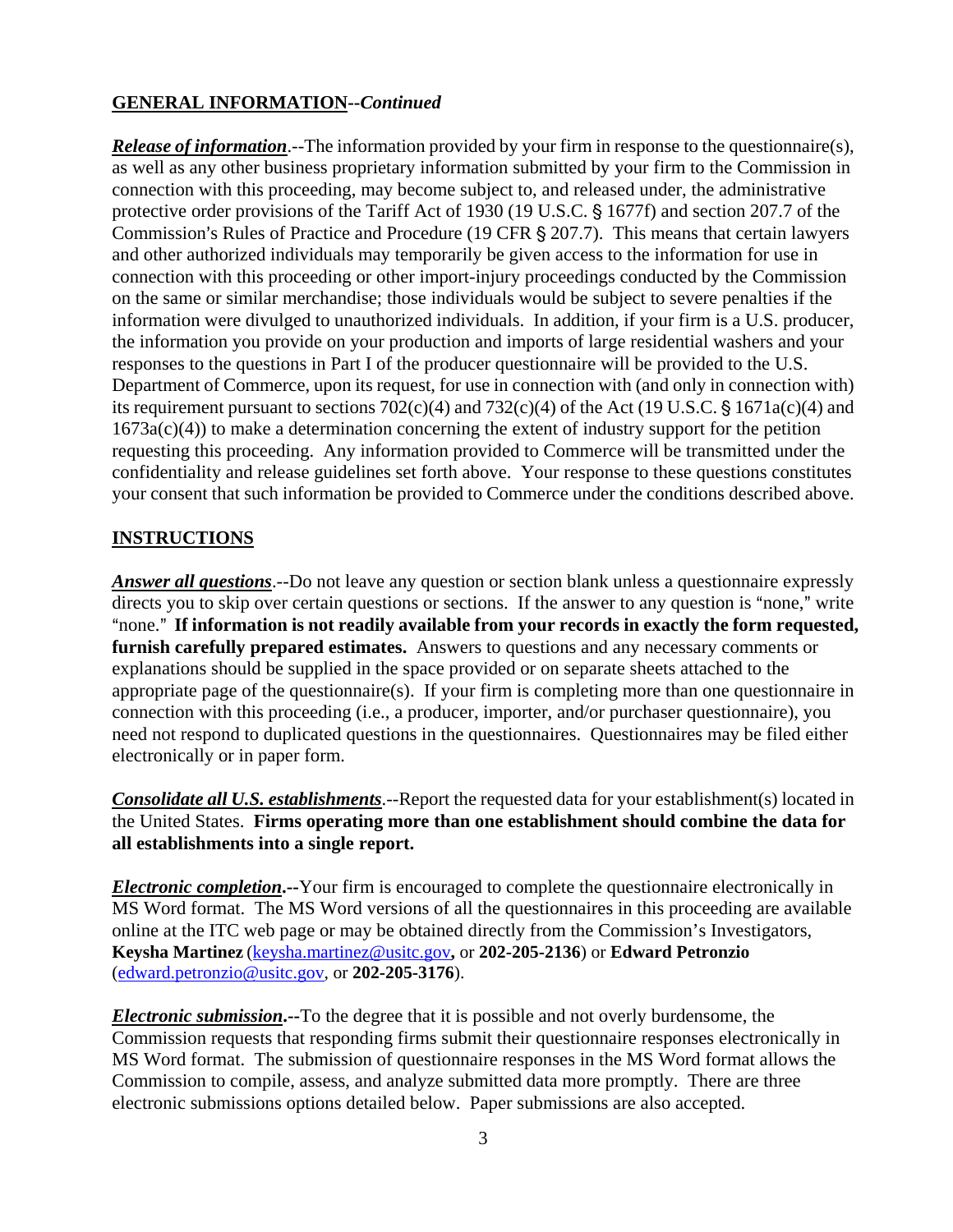#### **INSTRUCTIONS**

#### **OPTIONS FOR FILING**

This questionnaire is available as a "fillable" form in MS Word format on the Commission's website at http://www.usitc.gov/trade\_remedy/731\_ad\_701\_cvd/investigations/2011/washers/prelimp hase.htm. *Please do not attempt to modify the format or permissions of the questionnaire document*. You may complete the questionnaire and submit it, electronically, or you may print it out and submit it in paper form, as described below:

**• Upload via Secure Drop Box.**—Upload the completed questionnaire in MS Word format along with a scanned copy of the signed certification page (page 1) through the Commission's secure upload facility:

*Web address*: https://dropbox.usitc.gov/oinv/ *Pin*: washers

**• Compact disc (CD)**.—Copy your questionnaire onto a CD, include a signed certification page (page 1) (either in paper form or scanned PDF copied onto CD), and mail to the address above. *It is strongly recommended that you use an overnight mail service. U.S. mail sent to government offices undergoes additional processing which not only results in substantial delays in delivery but may also damage CDs.* 

**• E-mail**.—E-mail your questionnaire to the investigator identified on page 1 of the Instruction Booklet; include a scanned PDF of the signed certification page (page 1). Type the following in the e-mail subject line: BPI Questionnaire, **INV. NOS. 701-TA-488 and 731-TA-1199-1200**. *Please note that submitting your questionnaire by e-mail may subject your firm's business proprietary information to transmission over an unsecure environment and to possible disclosure. If you choose this option, the Commission warns you that any risk involving possible disclosure of such information is assumed by the submitter and not by the Commission.* 

**• Fax**.—Fax to 202.205.3205.

**• Overnight mail service**.—Mail to the following address:

#### **United States International Trade Commission Office of Investigations, Room 615 500 E Street SW Washington, DC 20024**

**• U.S. mail**.—Mail to the address above, but use zip code 20436. *This option is not recommended. U.S. mail sent to government offices undergoes additional processing to screen for hazardous materials; this additional processing results in substantial delays in delivery.* 

Note: If you are a party to the proceeding, and service of the questionnaire is required, such service should be made in paper form.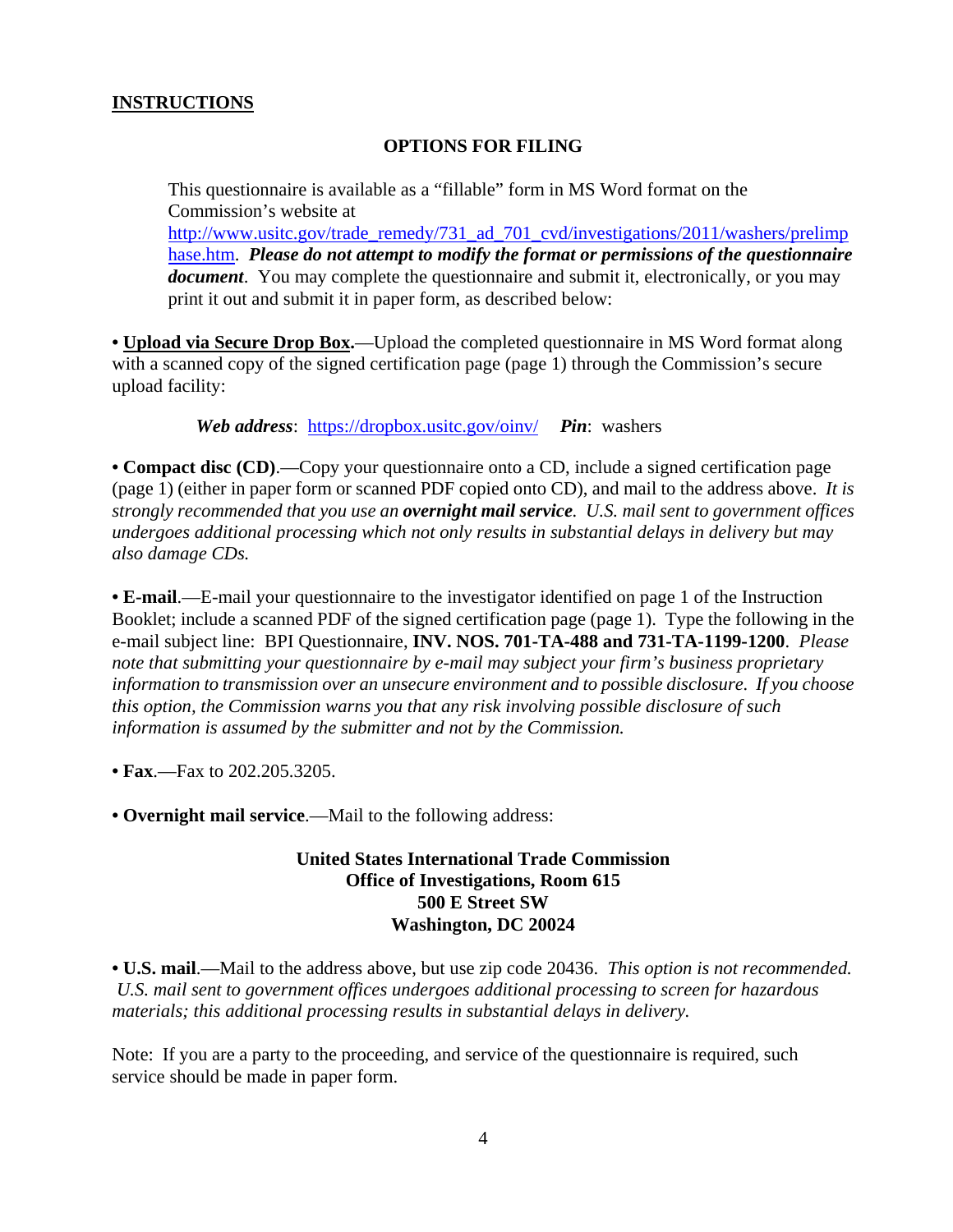#### **DEFINITIONS**

*Product*.-- The products covered by the petitions are all large residential washers ("LRWs") and certain subassemblies thereof. For purposes of the petitions, the term "large residential washers" denotes all automatic clothes washing machines, regardless of the orientation of the rotational axis, with a cabinet width (measured from its widest point) of at least 24.5 inches (62.23 cm) and no more than 32.0 inches (81.28 cm).

Also covered are certain subassemblies used in large residential washers, namely: (1) all assembled cabinets designed for use in LRWs which incorporate, at a minimum: (a) at least three cabinet surfaces; and (b) a bracket; (2) all assembled tubs designed for use in LRWs which incorporate, at a minimum: (a) a tub; and (b) a seal; (3) all assembled baskets designed for use in LRWs which incorporate, at a minimum: (a) a side wrapper; (b) a base; and (c) a drive hub; and any combination of the foregoing subassemblies.

Excluded from the scope are stacked washer-dryers and commercial washers. The term "stacked washer-dryers" denotes distinct washing and drying machines that are built on a unitary frame and share a common console that controls both the washer and the dryer. The term "commercial washer" denotes an automatic clothes washing machine designed for the "pay per use" market meeting either of the following two definitions:

> (1) (a) it contains payment system electronics; (b) it is configured with an externally mounted steel frame at least six inches high that is designed to house a coin/token operated payment system (whether or not the actual coin/token operated payment system is installed at the time of importation); (c) it contains a push button user interface with a maximum of six manually selectable wash cycle settings, with no ability of the end user to otherwise modify water temperature, water level, or spin speed for a selected wash cycle setting; and (d) the console containing the user interface is made of steel and is assembled with security fasteners; or

> (2) (a) it contains payment system electronics; (b) the payment system electronics are enabled (whether or not the payment acceptance device has been installed at the time of importation) such that, in normal operation, the unit cannot begin a wash cycle without first receiving a signal from a *bona fide* payment acceptance device such as an electronic credit card reader; (c) it contains a push button user interface with a maximum of six manually selectable wash cycle settings, with no ability of the end user to otherwise modify water temperature, water level, or spin speed for a selected wash cycle setting; and (d) the console containing the user interface is made of steel and is assembled with security fasteners.

 The products subject to the petitions are classifiable in subheading 8450.20.00 of the Harmonized Tariff Schedule of the United States, are imported under statistical reporting number 8450.20.0090. Products subject to these petitions may also be imported under HTS subheadings 8450.11.00, 8450.90.20 or 8450.90.60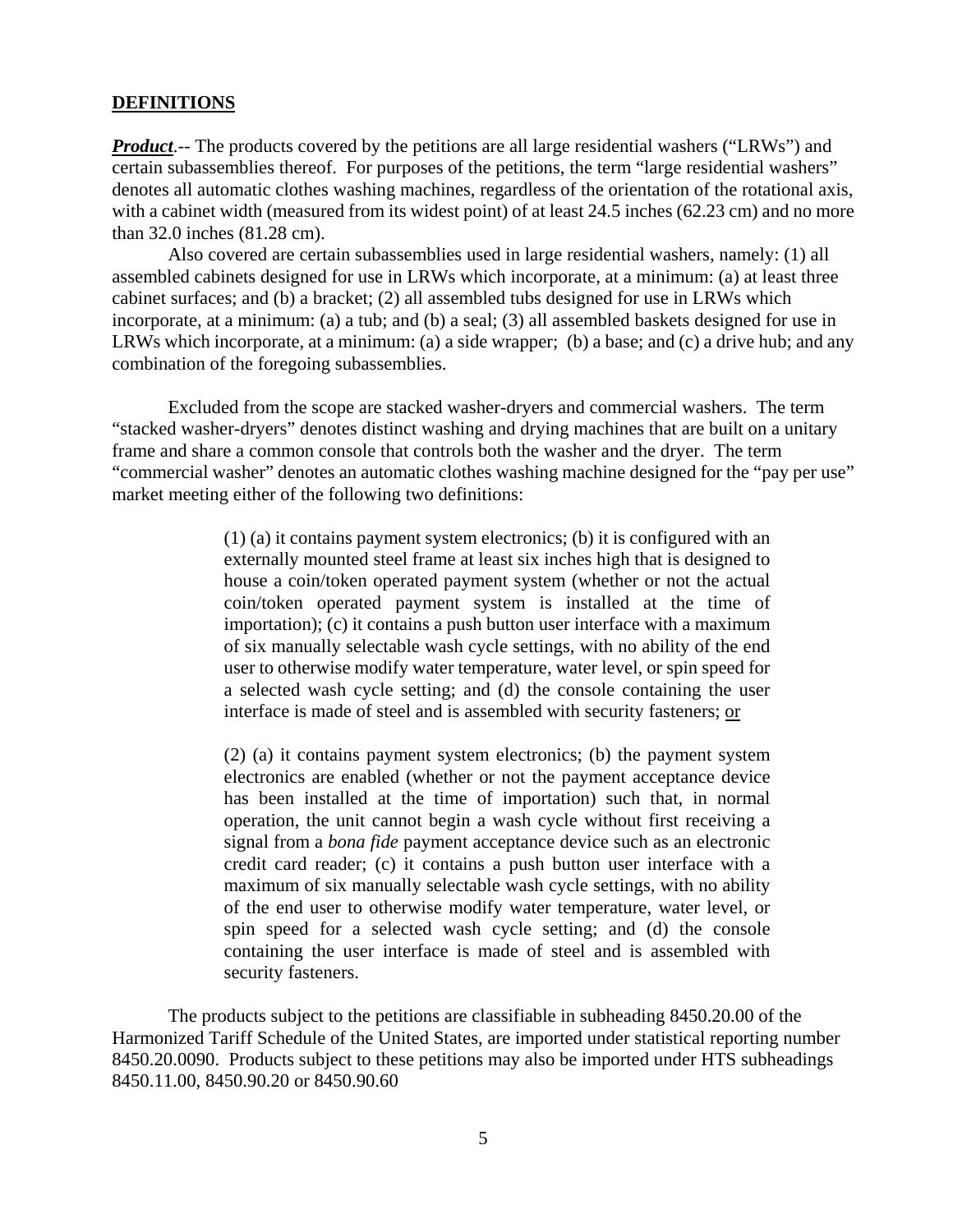#### **DEFINITIONS--***Continued*

*Firm*.--An individual proprietorship, partnership, joint venture, association, corporation (including any subsidiary corporation), business trust, cooperative, trustee in bankruptcy, or receiver under decree of any court.

*Related firm*.--A firm that your firm solely or jointly owned, managed, or otherwise controlled; a firm that solely or jointly owned, managed, or otherwise controlled your firm; and/or a firm that was solely or jointly owned, managed, or otherwise controlled by a firm that also solely or jointly owned, managed, or otherwise controlled your firm.

*Establishment*.--Each facility of a firm involved in the production, importation, and/or purchase of large residential washers (as defined above), including auxiliary facilities operated in conjunction with (whether or not physically separate from) such facilities.

*United States*.--For purposes of this proceeding, the 50 States, Puerto Rico, the U.S. Virgin Islands, and the District of Columbia.

*Importer*.--Any person or firm engaged, either directly or through a parent company or subsidiary, in importing large residential washers (as defined above) into the United States from a foreign manufacturer or through its selling agent.

*Imports*.--Those products identified for Customs purposes as imports for consumption for which your firm was the importer of record (i.e., was responsible for paying any import duty) or consignee (i.e., to which the merchandise was first delivered).

*Import quantities*.--Quantities reported should be net of returns.

*Import values*.--Values reported should be landed, duty-paid values at the U.S. port of entry, including ocean freight and insurance costs, brokerage charges, and import duties (i.e., all charges except inland freight in the United States).

*Purchaser*.--Any person or firm engaged, either directly or through a parent company or subsidiary, in purchasing large residential washers (as defined above) from another firm that produces, imports, or otherwise distributes large residential washers.

*Purchases*.--Purchases from all sources, NOT including direct imports from foreign sources located outside of the United States (which should be reported in an importer questionnaire).

*Purchase quantities*.--Quantities reported should be net of returns.

*Purchase values*.--Values reported should be net values (i.e., gross purchase values less all discounts, allowances, rebates, and the value of returned goods), delivered to your U.S. receiving point.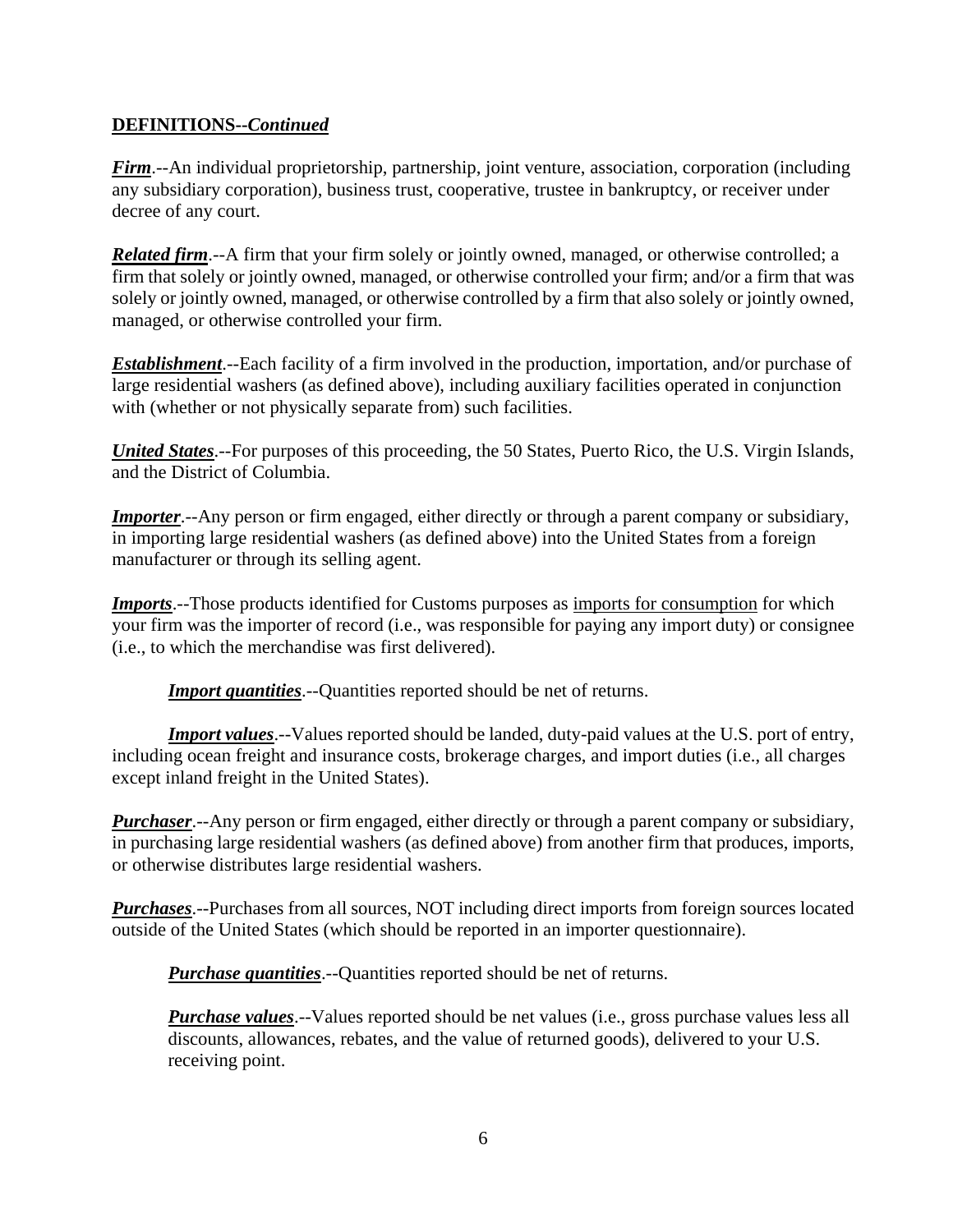#### **DEFINITIONS--***Continued*

*Shipments*.--Shipments of products produced in or imported by your establishment(s). Include shipments to the contracting firm of product produced by your firm under a toll agreement.

*Shipment quantities*.--Quantities reported should be net of returns.

*Shipment values*.--Values reported should be net values (i.e., gross sales values less all discounts, allowances, rebates, prepaid freight, and the value of returned goods), f.o.b. your U.S. point of shipment. The value of domestic shipments to the contracting firm under a toll agreement is the conversion fee (including profit).

#### *Types of shipments*:

*U.S. shipments*.--Commercial shipments, internal consumption, and transfers to related firms within the United States.

*Commercial shipments*.--Shipments, other than internal consumption and transfers to related firms, within the United States.

*Internal consumption*.--Product consumed internally by your firm.

*Transfers to related firms*.--Shipments made to related domestic firms.

*Export shipments*.--Shipments to destinations outside the United States, including shipments to related firms.

*Inventories*.--Finished goods inventory, not raw materials or work-in-progress.

*Average production capacity*.--The level of production that your establishment(s) could reasonably have expected to attain during the specified periods. Assume normal operating conditions (i.e., using equipment and machinery in place and ready to operate; normal operating levels (hours per week/weeks per year) and time for downtime, maintenance, repair, and cleanup; and a typical or representative product mix).

*Toll agreement*.--Agreement between two firms whereby the first firm furnishes the raw materials and the second firm uses the raw materials to produce a product that it then returns to the first firm with a charge for processing costs, overhead, etc.

**Production**.--All production in your establishment(s), including production consumed internally within your firm and production for another firm under a toll agreement.